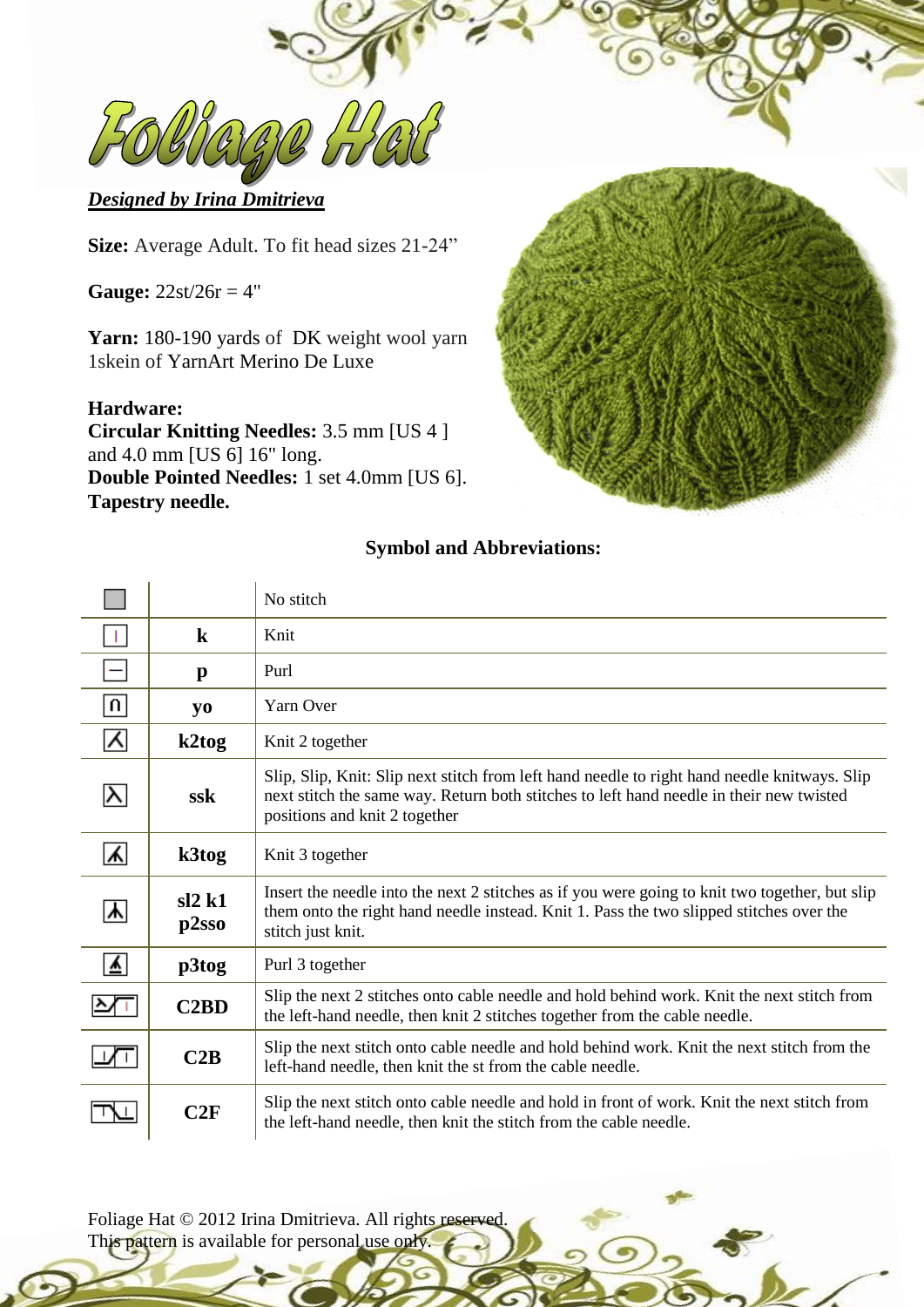#### **Directions:**

Using smaller circular needle, cast on 112. Join in the round without twisting. Work 12 rounds in k1, p1 rib.

Change to larger needles, begin with Rnd 1, work pattern from Chart 1 or instructions below:

**Rnd 1: \***p1, k2tog, k1, ssk, p1, C2B, p1, yo, k1, yo, p1, C2F; repeat from \* to end **Rnd 2 and all even:** knit the knits and purl the purls as you see them **Rnd 3: \*** p1, sl2 k1 p2sso, p1, C2B, p1, k1, yo, k1, yo, k1, p1, C2F; repeat from \* to end **Rnd 5: \***p3, C2B, p1, k2, yo, k1, yo, k2, p1, C2F; repeat from \* to end **Rnd 7: \*** p1, k1, p1, C2B, p1, k3, yo, k1, yo, k3, p1, C2F; repeat from \* to end **Rnd 9: \*** p1, k1, p1, C2B, p1, k2tog, k5, ssk, p1, C2F; repeat from \* to end **Rnd 11: \*** p1, k1, p1, C2B, p1, k2tog, k3, ssk, p1, C2F; repeat from \* to end **Rnd 13: \*** p1, yo, k1, yo, p1, C2B, p1, k2tog, k1, ssk, p1, C2F; repeat from \* to end **Rnd 15: \*** p1, k1, yo, k1, yo, k1, p1, C2B, p1, sl2 k1 p2sso, p1, C2F; repeat from \* to end **Rnd 17: \*** p1, k2, yo, k1, yo, k2, p1, C2B, p3, C2F; repeat from \* to end **Rnd 19: \*** p1, k3, yo, k1, yo, k3, p1, C2B, p1, k1, p1, C2F; repeat from \* to end **Rnd 21: \*** p1, k2tog, k5, ssk, p1, C2B, p1, k1, p1, C2F; repeat from \* to end **Rnd 23: \*** p1, k2tog, k3, ssk, p1, C2B, p1, k1, p1, C2F; repeat from \* to end **Rnds 25-40:** repeat Rnds 1-16

## **Crown shaping:**

Continue with Round 41, work pattern from Chart 1 or instructions below. When hat gets too small to work comfortably on 16-inch circular, switch to DPNs or 2 circulars as you prefer.

**Rnd 41: \*** p1, k2, yo, k1, yo, k2, p1, C2B, p3tog, C2F; repeat from \* to end **Rnd 42: \*** p1, k7, p1, k1, k3tog, k1; repeat from \* to end **Rnd 43: \*** p1, k3, yo, k1, yo, k3, p1, C2BD; repeat from \* to end **Rnd 44 and all next even:** knit the knits and purl the purls as you see them **Rnd 45: \*** p1, k2tog, k5, ssk, p1, C2B; repeat from \* to end **Rnd 47: \*** p1, k2tog, k3, ssk, p1, C2B; repeat from \* to end **Rnd 49: \*** p1, k2tog, k1, ssk, p1, C2B; repeat from \* to end **Rnd 51:** \* p1, sl2 k1 p2sso, p1, C2B; repeat from \* to end **Rnd 53:** \* p3tog, C2B; repeat from \* to end **Rnd 55:** k3tog to end

After 55th round cut yarn , leaving 6-inch tails, and use tapestry needle to pull end through remaining stitches. Weave in ends.

Foliage Hat © 2012 Irina Dmitrieva. All rights reserved This pattern is available for personal use only.